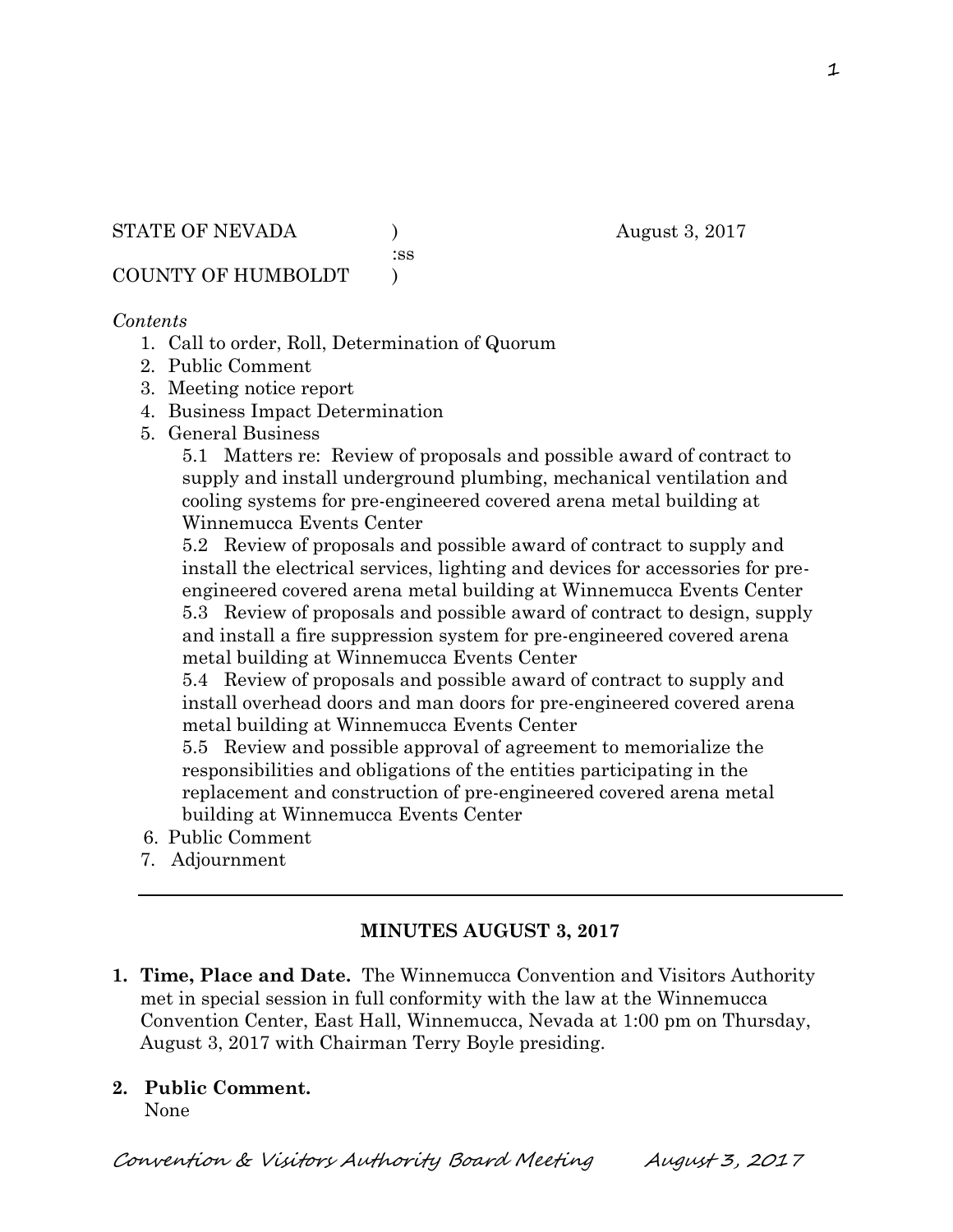**3. Attendance.** *Convention and Visitors Authority Board Officials Present:* 

Terry Boyle Chairman and Motel Representative Herb Ross Vice Chairman and Hotel Representative Jim Billingsley Treasurer and City Representative John Arant Business Representative Ron Cerri County Representative Bill Macdonald Secretary and Counsel Kendall Swensen Board Administrator

*Convention and Visitors Authority Board Officials Absent:*  None

*Staff Members Present:*  Kim Petersen Director Shelly Noble **Administrative Clerk** 

*Staff Members Absent:*  None

*Others Present:*  Kent Maher Ag District #3

Lindsey Howell Winnemucca Publishing Mike Sheppard Michael Clay Corp.

**4. Business Impact Determination.** After review of the August 3, 2017 agenda, and report by Counsel that he saw nothing in the Agenda requiring a business economic impact study or statement, *Jim Billingsley made a motion that no proposed agenda item is likely to impose a direct and significant economic burden on a business or directly restrict formation, operation, or expansion of a business. The motion carried, 5-0.*

# **5. General Business.**

### **5.1 Review of proposals and possible award of contract to supply and install underground plumbing, mechanical ventilation and cooling systems for pre-engineered covered arena metal building at Winnemucca Events Center**

Mike presented a spreadsheet outlining the bids received for each phase of the project. For this work we received three bid proposals. The lowest base bid, and the one Mike recommends that this board accept, is from RHP in the amount of \$69,417. This is for building ventilation only and no underground plumbing or cooling system is included in this amount. While it would be nice to include the cooling system, it is beyond this project budget and cost prohibitive at this time. The possibility of adding a cooling system at a later date was discussed. Mike advised the board that RHP is aware that adding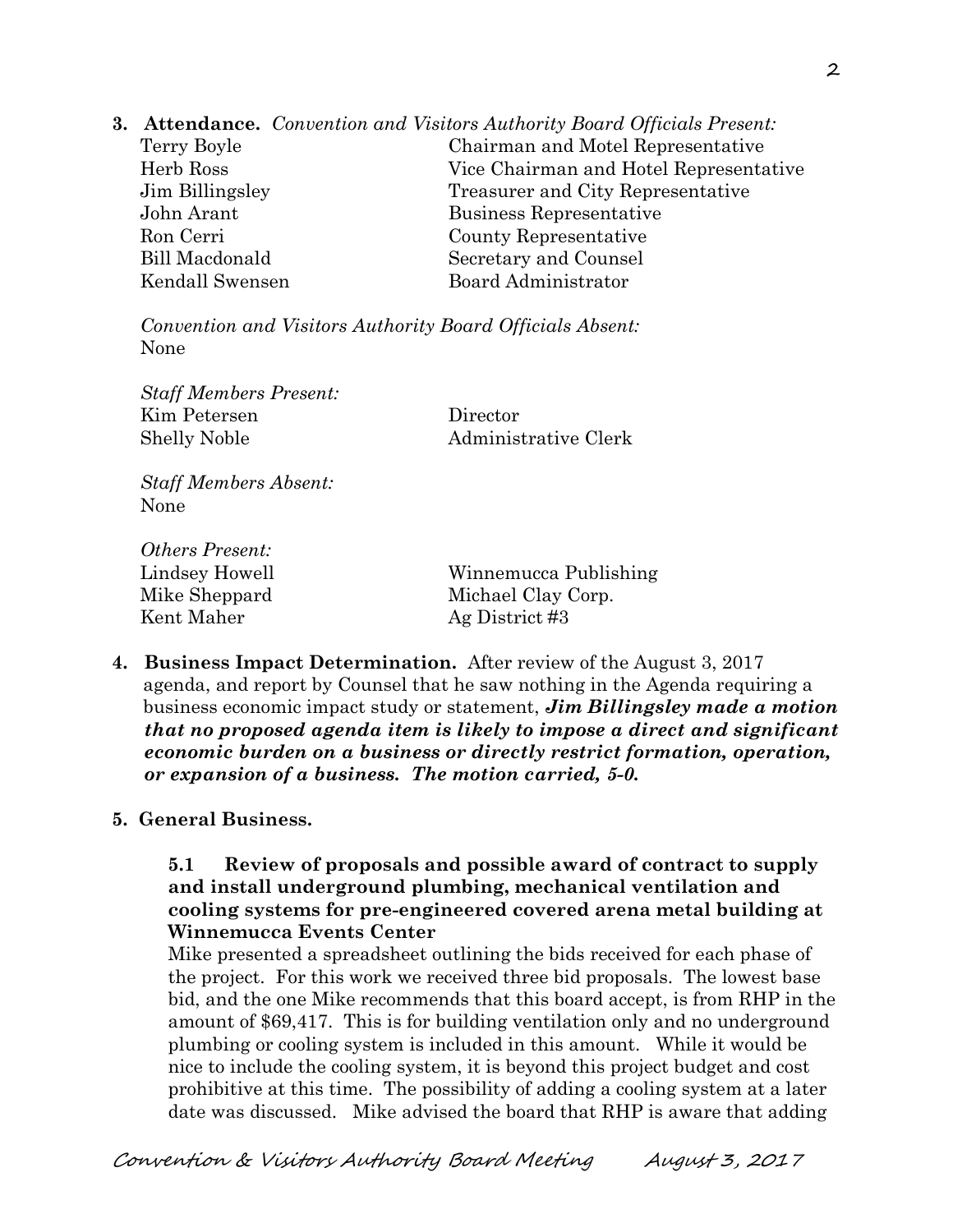a cooling system may be viable at a later date and they may have some alternatives that could be explored at that time. *John Arant made a motion to accept the base bid from RHP in the amount of \$69,417 for the mechanical ventilation system for the WEC arena project. Motion carried, 5-0.* 

#### **5.2 Review of proposals and possible award of contract to supply and install the electrical services, lighting and devices for accessories for pre-engineered covered arena metal building at Winnemucca Events Center**

We received four competitive bids for this work. The lowest bid, and the one that Mike recommends this board accept, is from Gamma Electric in the amount of \$195,495. The scope of this work would allow the addition of a cooling system at some future date, as was discussed in item 5.1, without any additional electrical service requirements. *Jim Billingsley made a motion to accept the bid from Gamma Electric in the amount of \$195,495 for the installation of electrical services, lighting and devices for the WEC arena project. Motion carried, 5-0.* 

**5.3 Review of proposals and possible award of contract to design, supply and install a fire suppression system for pre-engineered covered arena metal building at Winnemucca Events Center**  There were two bids received for this work. One of the issues that may have prevented us from receiving additional bids was the fact that a couple of the companies that were qualified to do the work do not have the required bonding. Still, Mike felt that the bids we did receive were competitive and recommended that this board accept the low bid of \$139,950 from SimplexGrinnell. *Jim Billingsley made a motion to accept the bid from SimplexGrinnell in the amount of \$139,950 for the design, supply and installation of the fire suppression system for the WEC arena project. Motion carried, 5-0.*

**5.4 Review of proposals and possible award of contract to supply and install overhead doors and man doors for pre-engineered covered arena metal building at Winnemucca Events Center**  We did not receive any bids on this portion of the project. So, in accordance with Nevada Revised Statutes, Kent will publish a notice stating this and requesting informal bids for this work. He will update this board when he has more information on how this process is progressing.

## **5.5 Review and possible approval of agreement to memorialize the responsibilities and obligations of the entities participating in the replacement and construction of pre-engineered arena metal building at Winnemucca Events Center**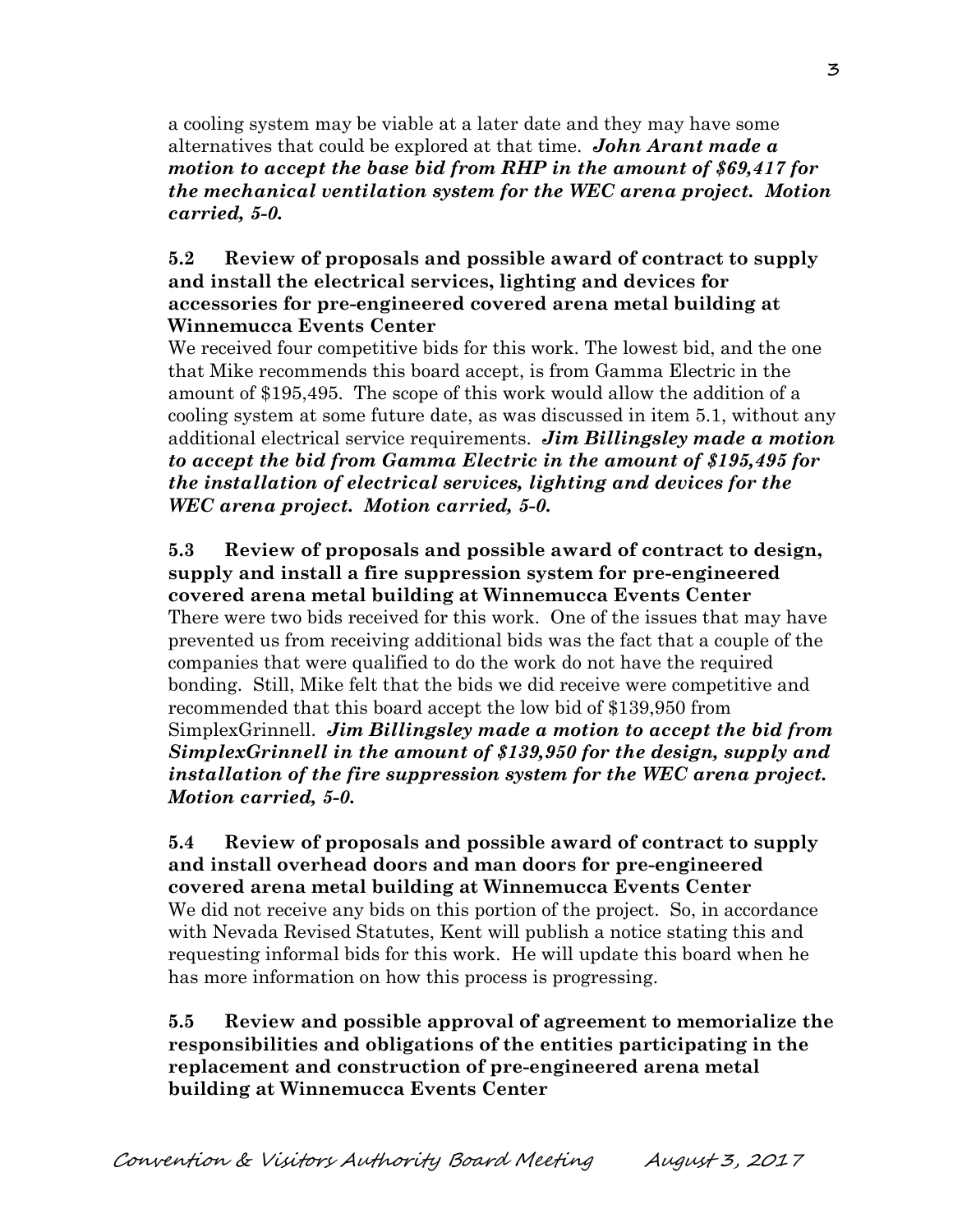Kent has been working with Assistant District Attorney Carr as he prepared a draft of this agreement for this board, the Humboldt County Commission and Ag District #3 to review and, possibly, approve. The agreement gives a brief history of previous project collaborations and outlines the commitments and obligations of each entity as they strive to complete this project in a timely and financially responsible manner. Mr. Cerri expressed several reservations about the WCVA approving this agreement before the commission. Kent assured him that if WCVA were to approve the agreement and the commission asked for changes, he would make these changes to the agreement and bring it back to this board for approval again at a later date. *Jim Billingsley made a motion to approve the agreement presented by Kent Maher which outlines the responsibilities and obligations of the entities participating in the construction of the pre-engineered WEC arena building. Motion carried, 5-0.*

**6. Public Comment** 

None

**7. Regular Business. Next Meeting. The Board confirmed the next regular meeting date of Wednesday, August 16, 2017, 4:00 pm.** 

**8. Adjourn.** *John Arant made a motion to adjourn this meeting. Motion carried, 5-0.* The meeting was adjourned at 2:15 pm to the next regular meeting, or to the earlier call of the Chairman or to the call of any three (3) members of the Board on three (3) working days notice.

Respectfully submitted,

Shelly Noble

| <b>APPROVED ON</b> |  |
|--------------------|--|
|--------------------|--|

As written

As corrected  $\_\_$ 

Winnemucca Convention & Visitors Authority Board

Convention & Visitors Authority Board Meeting August 3, 2017